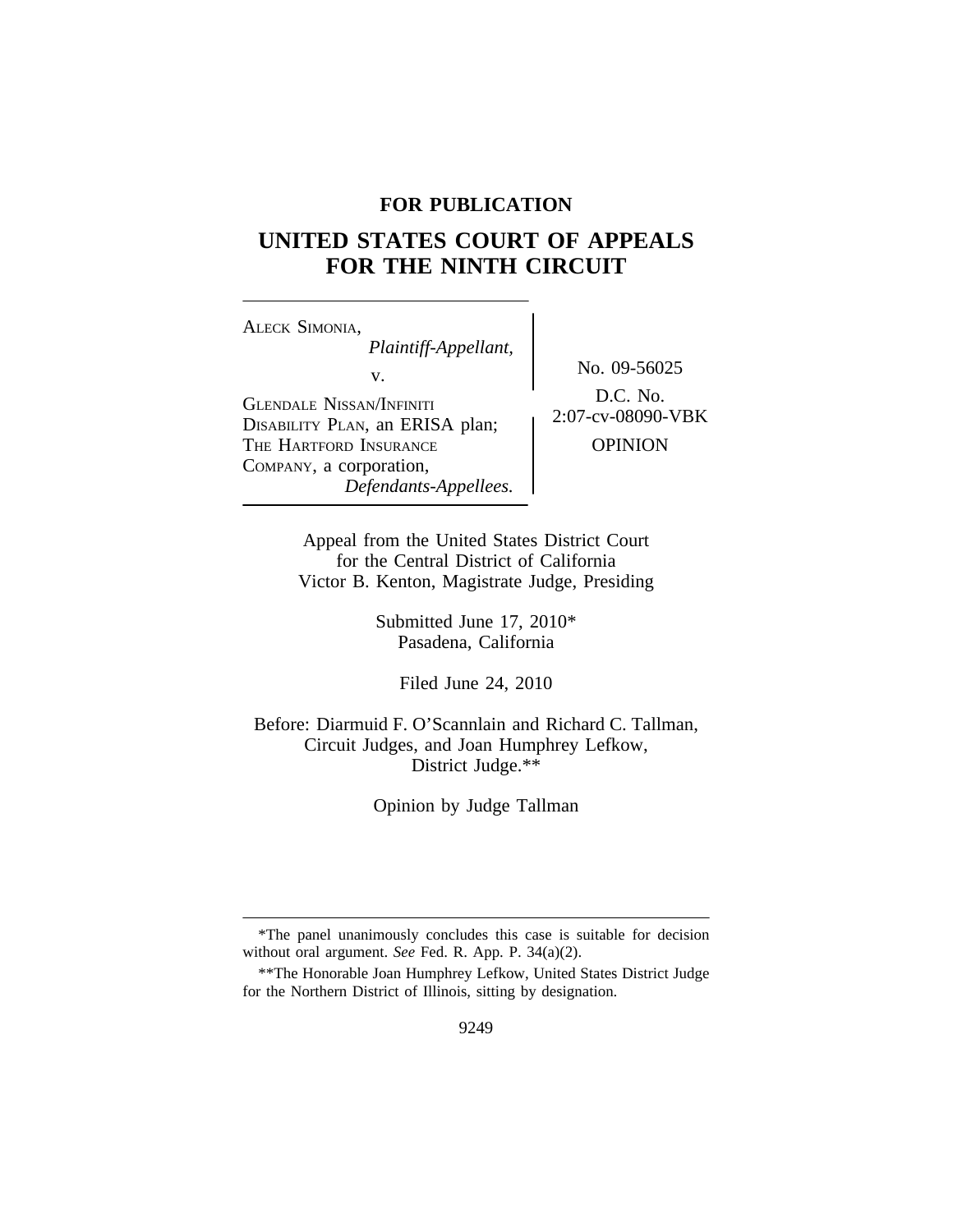#### **COUNSEL**

Charles Fleishman, Esq., and Paul Fleishman, Esq., The Fleishman Law Firm, Northridge, California, for plaintiffappellant Aleck Simonia.

Daniel W. Maguire, Esq., Burke, Williams & Sorensen, Los Angeles, California, for defendants-appellees Glendale Nissan/Infiniti Disability Plan and the Hartford Insurance Company.

### **OPINION**

TALLMAN, Circuit Judge:

Plaintiff-Appellant Aleck Simonia appeals the district court's denial of his motion for attorney's fees under the Employee Retirement Income Security Act of 1974 ("ERISA"). *See* 29 U.S.C. § 1132(g). We affirmed the district court's grant of summary judgment in favor of his former employer's health care plan in *Simonia v. Glendale Nissan/Infiniti Disability Plan*, No. 09-55569, 2010 WL 1896455 (9th Cir. May 12, 2010). We stayed consideration of his attorney's fee appeal pending the Supreme Court's disposition of *Hardt v. Reliance Standard Life Insurance Co.*, \_\_\_ S. Ct. \_\_\_, No. 09-448, 2010 WL 2025127, at \*3 (May 24, 2010). District courts must now determine whether an ERISA fee claimant has achieved "some degree of success on the merits" before awarding fees under § 1132(g). *Id.* But the Supreme Court expressly declined to foreclose the possibility that, once a court has determined that a litigant has achieved some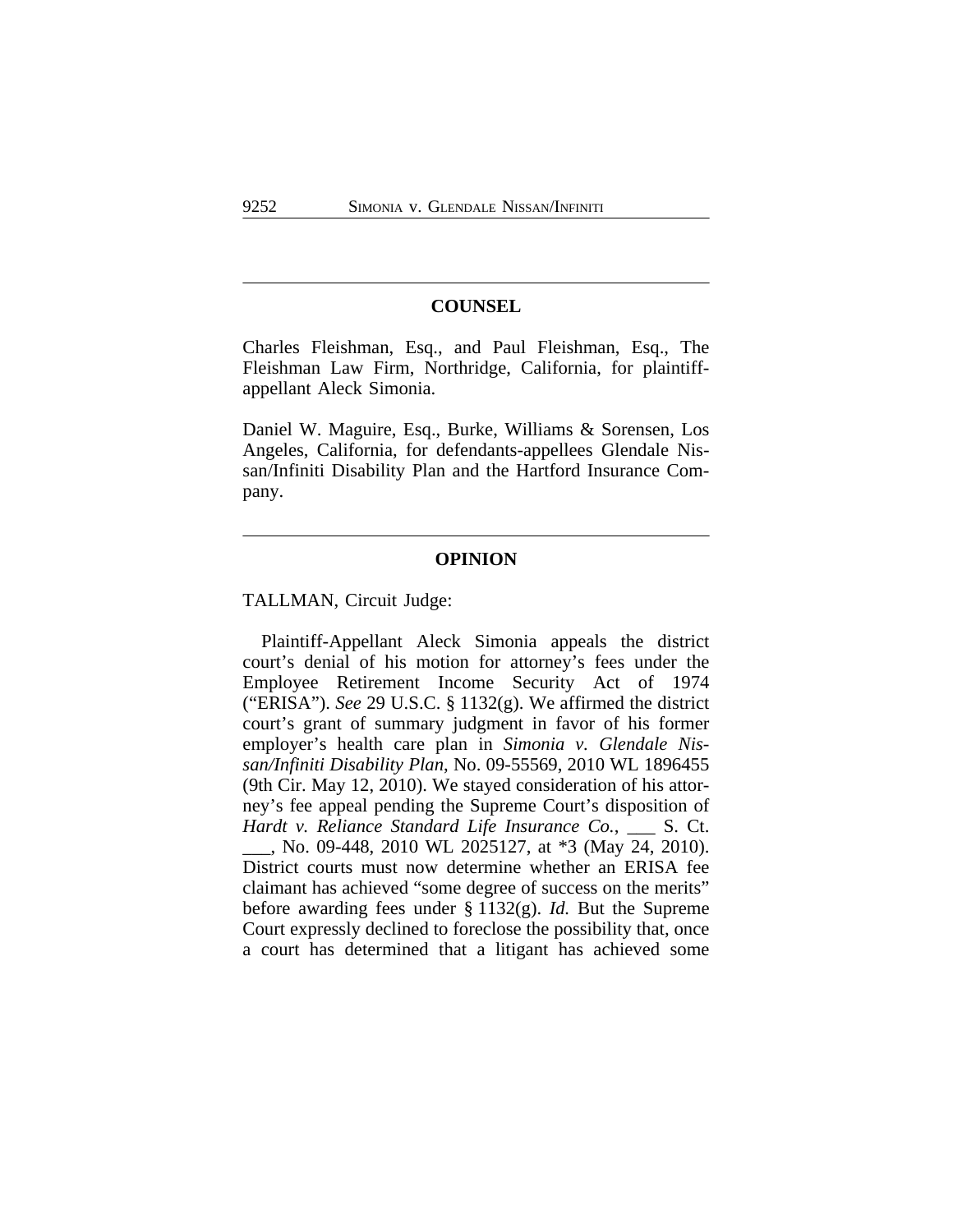degree of success on the merits, it may then evaluate the traditional five factors under *Hummell v. S.E. Rykoff & Co.*, 634 F.2d 446 (9th Cir. 1980), before exercising its discretion to grant fees. *See Hardt*, \_\_\_ S. Ct. \_\_\_, 2010 WL 2025127, at \*9 n.8.

Because we continue to believe that "district courts should have guidelines to apply in the exercise of their discretion under § 1132(g)," *Hummell*, 634 F.2d at 453, we hold that district courts must consider the *Hummell* factors after they have determined that a litigant has achieved "some degree of success on the merits," *Hardt*, \_\_\_ S. Ct. \_\_\_, 2010 WL 2025127, at \*3. Even assuming Simonia achieved some degree of success on the merits, we agree with the district court's conclusion that fees are nonetheless inappropriate after applying the *Hummell* factors. We therefore affirm the denial of fees to Simonia.

**I**

Simonia became physically disabled on April 8, 2003, as the result of a herniated lumbar disc. On that date, Simonia possessed disability insurance under his employer's ERISA plan, which was insured by the Continental Casualty Company ("Continental"). Shortly thereafter, Continental began paying Simonia disability insurance benefits. On November 30, 2003, the Hartford Insurance Company ("Hartford") bought Simonia's policy from Continental and began paying Simonia's benefits.

On April 19, 2007, Hartford determined that Simonia was no longer disabled due to a physical disability but was instead disabled based on a mental disorder subject to his ERISA plan's twelve-month payment limit. On April 27, 2007, Hartford was informed that Simonia had been awarded \$1,551 per month in Social Security Disability Insurance ("SSDI") benefits retroactively, effective October 1, 2004, which—when combined with other forms of income—allegedly should have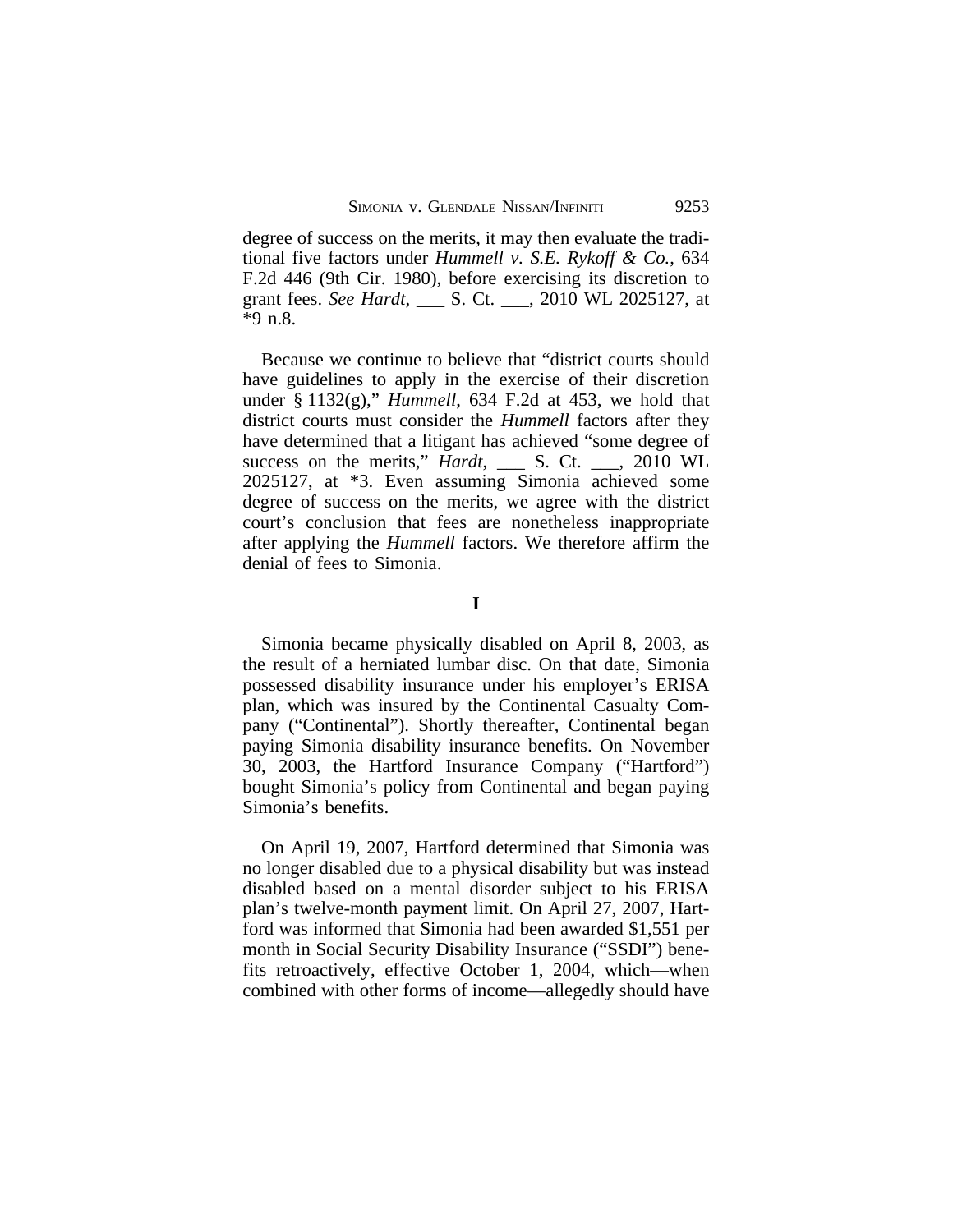been offset to some extent against his payments from Hartford. Hartford retroactively recalculated Simonia's benefits and determined that Simonia had allegedly been overpaid by \$22,309.51.

On May 18, 2007, Hartford informed Simonia that (1) he would no longer be receiving payments for a physical disability, but rather for a mental disability subject to the plan's twelve-month mental disorder limitation, and (2) he had been overpaid by \$22,309.51 and would not be receiving any further benefits until Hartford received a personal check or money order in that amount.

#### **II**

Simonia filed his declaratory judgment lawsuit on December 12, 2007, challenging Hartford's classification of his disability as a mental disorder subject to the plan's twelve-month payment limit. Hartford counterclaimed for \$8,589—the amount Simonia had allegedly been overpaid based on his retroactive SSDI benefits less the amount recouped by withholding twelve months' worth of Simonia's mental disorder payments.

On October 16, 2008, Simonia informed Hartford that the Social Security Administration had retroactively reduced his SSDI award, and he requested that Hartford recalculate the alleged overpayment. On December 5, 2008, the parties settled the counterclaim and stipulated to its dismissal. Simonia did not prevail in his claims against Hartford for continuing benefits. Simonia thereafter filed a motion seeking \$63,745 in attorney's fees because he "was successful as a counterdefendant in that the defendant dismissed its counterclaim."

The district court, applying the five factors in *Hummell*, 634 F.2d at 453, denied the motion for fees. Simonia timely appealed. We have jurisdiction pursuant to 28 U.S.C. § 1291.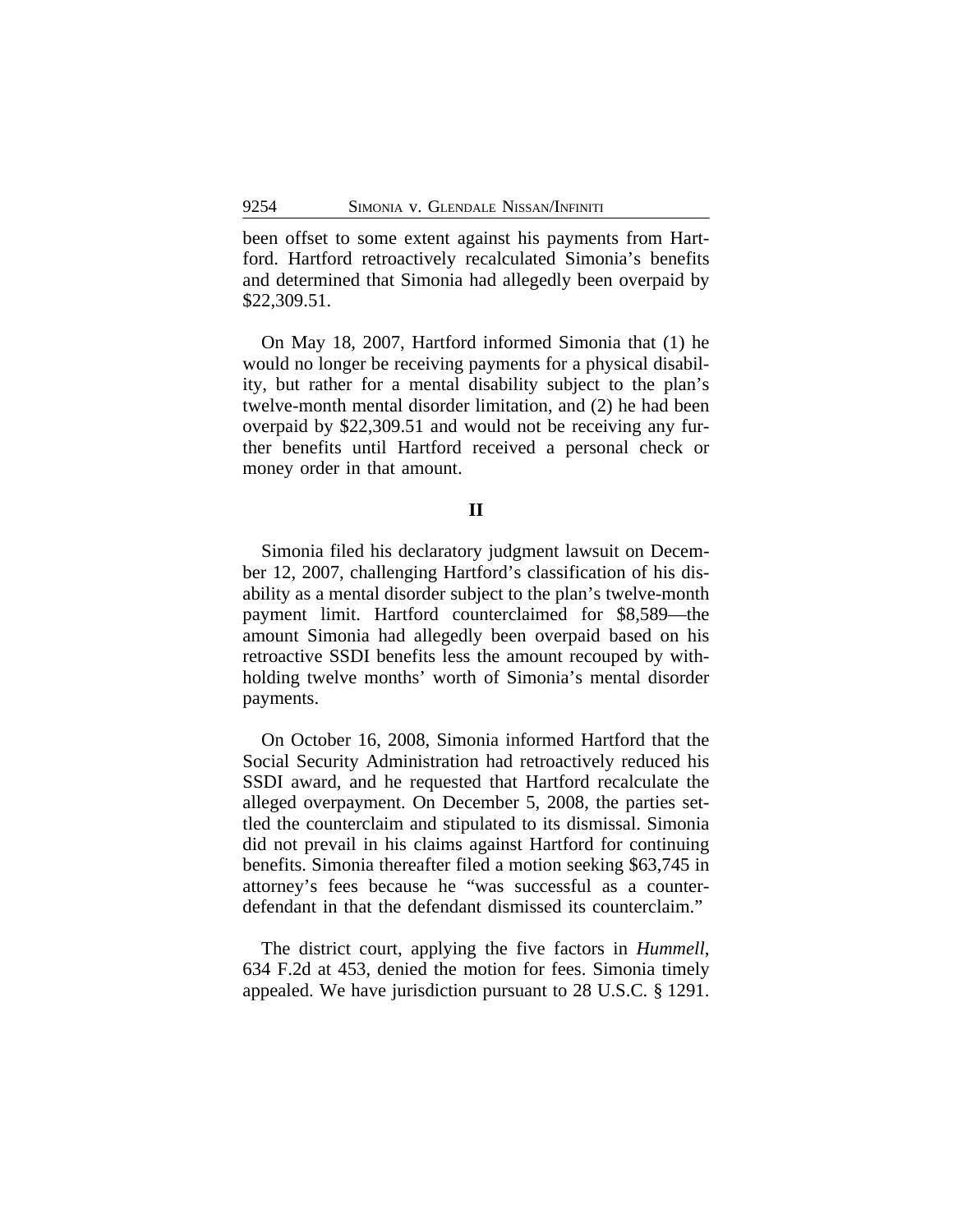#### **III**

**[1]** In an ERISA action, "the court in its discretion may allow a reasonable attorney's fee and costs of action to either party." 29 U.S.C. § 1132(g)(1). In *Hardt*, the Supreme Court held that "a fee claimant need not be a 'prevailing party' to be eligible for an attorney's fees award under  $\S 1132(g)(1)$ ." \_\_\_ S. Ct. \_\_\_, 2010 WL 2025127, at \* 7. Instead, the Court reasoned that *Ruckelshaus v. Sierra Club*, 463 U.S. 680, 694 (1983), governs, and that "a fees claimant must show 'some degree of success on the merits' before a court may award attorney's fees under § 1132(g)(1)." *Hardt*, \_\_\_ S. Ct. \_\_\_, 2010 WL 2025127, at \*9 (quoting *Ruckelshaus*, 463 U.S. at 694).

**[2]** The Court noted that a claimant does not satisfy that requirement by achieving a " 'trivial success on the merits' or a 'purely procedural victor[y].' " *Id.* (quoting *Ruckelshaus*, 463 U.S. at 688 n.9) (alteration in original). However, a claimant can satisfy that requirement if "the court can fairly call the outcome of the litigation some success on the merits without conducting a lengthy inquir [y] into the question whether a particular party's success was substantial or occurred on a central issue." *Id.* (alteration in original) (citation and internal quotation marks omitted).

**[3]** Only after passing through the "some degree of success on the merits" door is a claimant entitled to the district court's discretionary grant of fees under § 1132(g)(1). In *Hardt*, the Supreme Court said, "We do not foreclose the possibility that once a claimant has satisfied this requirement, and thus becomes eligible for a fees award under  $\S 1132(g)(1)$ , a court may consider the five factors adopted by the [Fourth Circuit] Court of Appeals . . . in deciding whether to award attorney's fees." \_\_\_ S. Ct. \_\_\_, 2010 WL 2025127, at \*9 n.8. In the Ninth Circuit, the discretionary decision to award fees has traditionally been governed by the five factors set forth in *Hum-*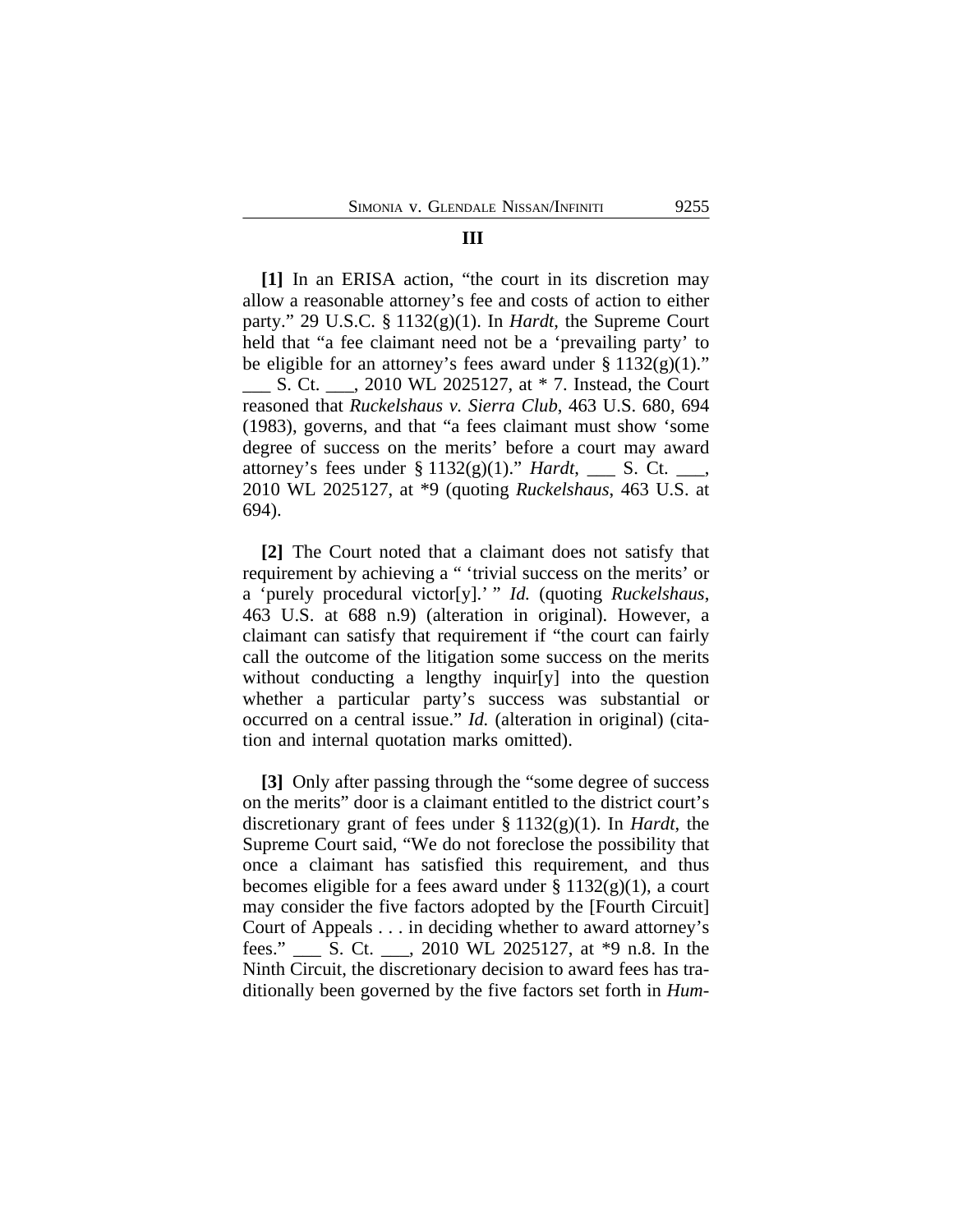*mell*, 634 F.2d at 453, which mirror the Fourth Circuit's factors in *Hardt*. Those factors are:

(1) the degree of the opposing parties' culpability or bad faith; (2) the ability of the opposing parties to satisfy an award of fees; (3) whether an award of fees against the opposing parties would deter others from acting under similar circumstances; (4) whether the parties requesting fees sought to benefit all participants and beneficiaries of an ERISA plan or to resolve a significant legal question regarding ERISA; and (5) the relative merits of the parties' positions.

*Id.* We conclude, as we did in *Hummell*, that these factors provide a helpful guideline to both district courts and litigants. We therefore hold that after determining a litigant has achieved some degree of success on the merits, district courts must still consider the *Hummell* factors before exercising their discretion to award fees under  $\S 1132(g)(1)$ .

#### **IV**

We review for an abuse of discretion the district court's decision on a motion for attorney's fees. *See Cline v. Indus. Maint. Eng'g & Contracting Co.*, 200 F.3d 1223, 1235 (9th Cir. 2000). The district court denied Simonia's motion for fees before the Supreme Court issued its opinion in *Hardt*. As a result, the district court proceeded to the *Hummell* analysis without deciding whether or not Simonia had achieved some degree of success on the merits. We will therefore assume, without deciding, that Simonia has satisfied this requirement.<sup>1</sup>

<sup>&</sup>lt;sup>1</sup>In light of the Supreme Court's admonition that a " 'trivial success on the merits' or a 'purely procedural victor[y]' " will not qualify as "some degree of success on the merits," we emphasize that we assume *without deciding* that Hartford's voluntary dismissal of its counterclaim qualifies as some degree of success on the merits for Simonia. *Hardt*, \_\_\_ S. Ct. \_\_\_, 2010 WL 2025127, at \*9 (quoting *Ruckelshaus*, 463 U.S. at 688 n.9) (alteration in original).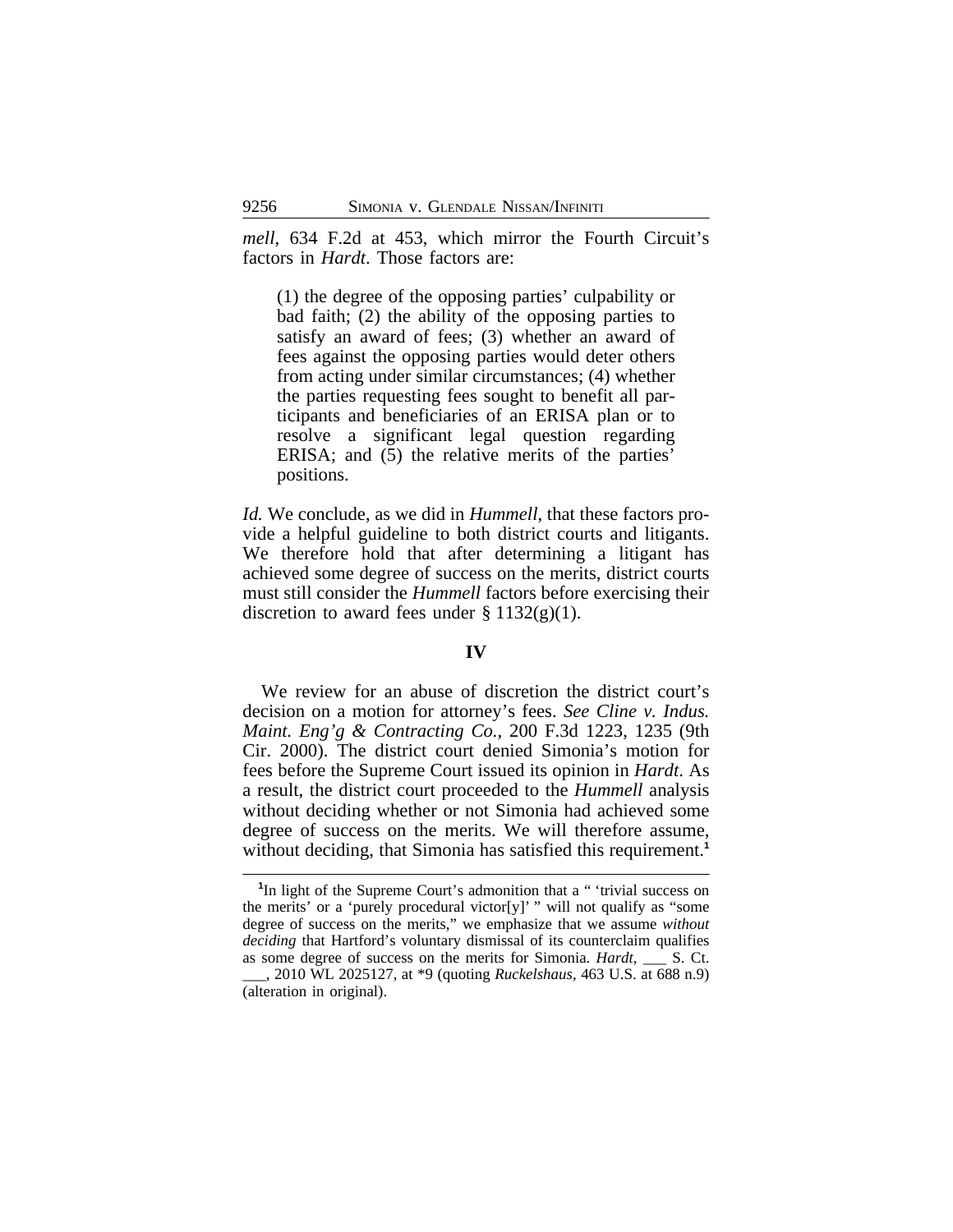However, we must conclude that the district court's application of the *Hummell* factors certainly reveals no abuse of discretion.

**[4]** First, there is no "culpability" or "bad faith" evidenced by Hartford's actions. Simonia began receiving retroactive SSDI benefits in 2006. Under Simonia's policy, these benefits —when combined with certain forms of income—offset his award from Hartford. At the time Hartford filed its counterclaim, it had a good faith belief that Simonia had been overpaid by \$22,309.51, and that the deduction of Simonia's remaining mental disorder benefits would result in a balance due of \$8,589. Hartford was then informed that Simonia's SSDI benefits had been retroactively reduced. Hartford thereafter stipulated to a dismissal of the counterclaim. These actions evidence good faith.

**[5]** Second, Hartford undoubtedly has the ability to satisfy an award of fees. However, no single *Hummell* factor is necessarily decisive. *See Carpenters S. Cal. Admin. Corp. v. Russell*, 726 F.2d 1410, 1416 (9th Cir. 1984). Third, given Hartford's good faith actions, we do not wish to deter others from acting in the same manner. Fourth, in seeking to settle the counterclaim following the Social Security Administration's retroactive reduction in benefits, Simonia did not seek "to benefit all participants and beneficiaries of an ERISA plan or to resolve a significant legal question regarding ERISA." *Hummell*, 634 F.2d at 453. Instead, as the district court found, Simonia sought to benefit only himself. Finally, the district court correctly noted that the counterclaim was meritorious when it was filed. When the Social Security Administration's adjustment allegedly deprived the counterclaim of merit, Hartford settled and voluntarily dismissed. The district court did not exceed the permissible bounds of its discretion in determining that the *Hummell* factors weigh against an award of attorney's fees.

Even assuming that, as Simonia argues, Hartford mistakenly calculated the amount of overpayment and the coun